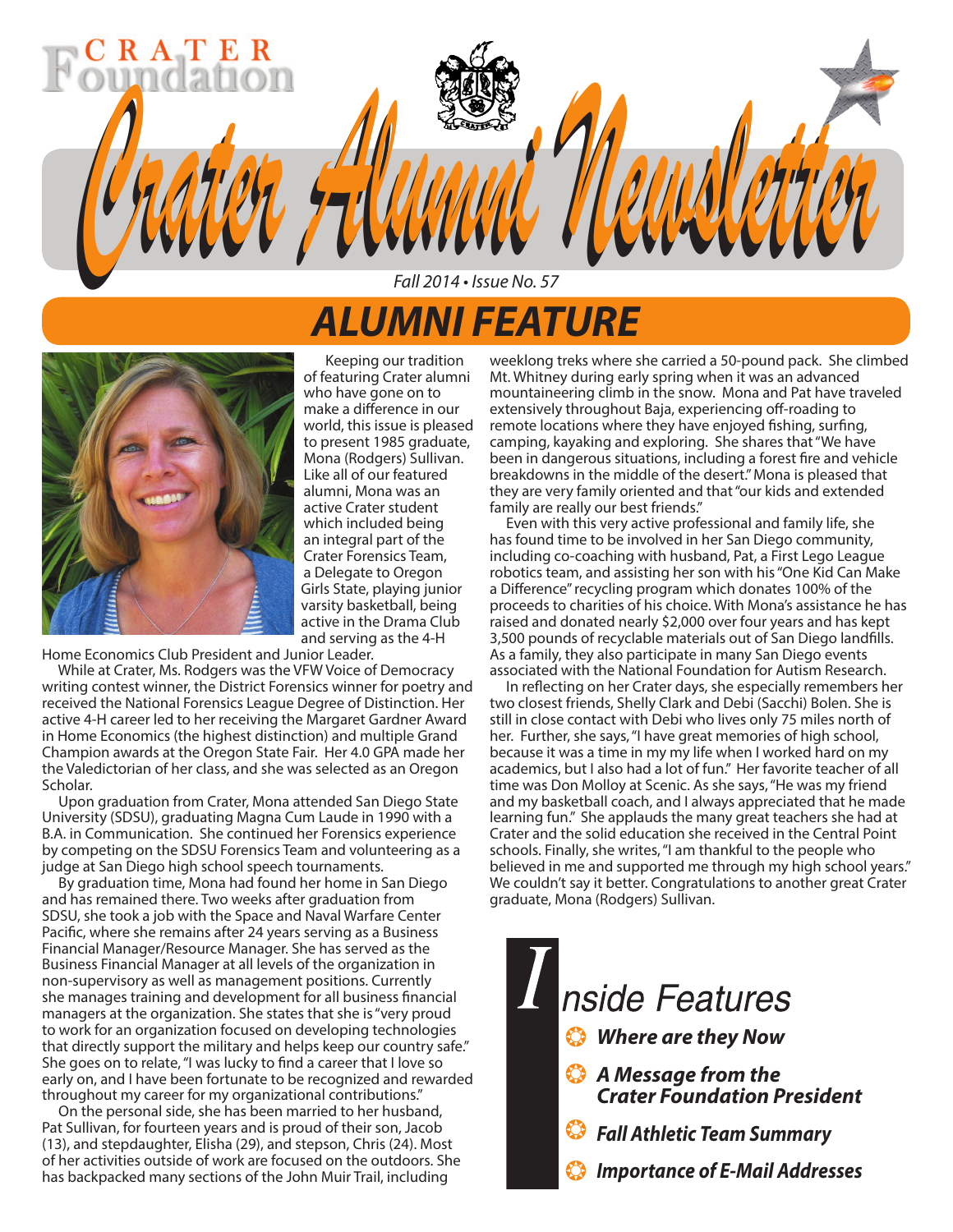# are<br>they HERI

#### *1952 – 1959*

**LEE KILBOURNE (53)** – lives in Portland, Oregon with his wife, Anita. He recently retired after working 48 years with Zimmer Gusul Frasca, Architects. He has two daughters and one granddaughter, who is a math teacher at Tillamook High School. Anita, also now retired, was a Registered Nurse.

**BOB KING (54)** – lives in Florida with his wife of 60 years, Sylvia Blackwood (54). After Bob graduated from Oregon Technical Institute, they moved back to Central Point and lived in the same house on Scenic Avenue for 52 years. They then decided to move to warmer weather and moved to Florida. Sylvia worked as a tax consultant for many years. They have four children, 12 grandchildren and 22 great grandchildren. The have been members of the Jehovah's Witness Congregation for 29 years and enjoy taking part in the ministry. They return to Oregon to see family and friends. *1960 - 1969*

**FREDRICKA (RICKIE) GOWEN MACK (63)** – lives in McKinleyville, California with her husband, Herschel (63). They had two children, Douglas (now deceased) and Julie who is an 8th grade PE/Health teacher in Woodland, California. Herschel taught at Southern Oregon College, moved to Humboldt State University in 1970 and retired in 2006. Rickie worked as a teacher's aide and School Secretary in McKinleyville until she retired in 2006. They love to play competitive cribbage and even run several tournaments during the year.

**GORDON BANRY (63)** – lives in Gold Hill with his wife of 44 years, Ellen. They have four grown children and thirteen grandchildren. Gordon has been a Jackson County weigh master and more recently spent 60% of his time as the safety technician for Jackson county roads and 40% as weigh master. The safety tech is a sort of in-house OSHA person. Gordon has been part owner of a freight business in Friday Harbor, Washington, sole owner of a small logging operation, also on San Juan Island, a truck driver for a chemical company, a police officer and a log truck owner to name of few of his jobs and experiences. They live on Galls Creek in the same house he grew up in. They enjoy spending time with their grandchildren and the love the Oregon coast and go there as often as possible.

**ROGER NEUFELD (64 )** – lives in Sublimity, Oregon with his wife, Ginna. They have two children, Scott who lives in Salem and his 10 year old daughter, Maddy, and Errin who lives in Tualatin with her husband and two children, Jacobi age 6 and Luci age 4. Ginna and Roger are both retired, she from education, she taught at Crater as well as Rogue Community College and Roger from PacifiCorp. They love to spend time with family and especially grandchildren. They also love to travel and have been to Peru, as well as Florida, and Hawaii twice this year.

**LYNN REDHEAD (64)** – lives in Medford and is now retired after working 33 years at Farwest Steel. His wife passed away in 2013 after 47 years of marriage. He has two children and grandchildren. Lynn enjoys spending time working in his woodshop and loves taking his quad out and riding.

#### *1970 - 1979*

**ELAINE MCDOWELL BURNS (71)** – lives in Eagle Point for the past sixteen years. Elaine married in 1975 to a service man and they travelled and lived in West Germany, Texas and Iowa. Divorced, Elaine moved to Salem and then returned to Medford where she worked for the state of Oregon for 23 ½ years. She married Daniel Burns in 1998 who passed away in 2012. She retired in 2012 and began a new career in acting. She has been in 3 movies and one commercial.

**LAURA ENOCH KALISTA (75)** – live in Bremerton, Washington with her husband De Wayne. They have three grown children and two grandchildren. Laura and De Wayne lived in Gold Hill and Central Point for 5 years then DeWayne joined the Navy and they lived in Southern California, Chicago, Illinois, Yokosuka, Japan, finally resting in Bremerton Washington. Laura taught piano, Bible Studies, earned her AA in Music and was a stay at home mom. Currently she is a High School Library Clerk. **MIKE EVERSON (75)** – lives in Eagle Point, Oregon with his wife, Lauri. Mike is a Mortgage Broker and a preacher. He is also a cancer survivor. They have two grown children.

**DAVE GLOVER (76)** – lives in Tonopah, Nevada where he works with Radar Electronics at the Nevada Test Site. He has three grown children, Jessica, Rachel and Kristi. **MONICA MEYER REY (76)** – lives in Gold Hill with her husband, Markus. They spend most of their time farming and Markus as a contractor /farmer. They love to travel and enjoy a busy life surrounded by family and friends.

#### *1980 - 1989*

**DAN MILLER ROSSETA (83)** – lives in Medford with his wife, Melanie. Dan graduated from Oregon State University with a degree in electrical and computer engineering. He worked for Boeing Company and then as a math and science teacher at Eagle Point High School and Cascade Christian High School. He also was a computer systems consultant for Bitech and a software engineer for WinCare. They have three grown children.

**JEFF RUSSELL (84)** – lives in Lewistown, Montana with his wife, Chris and their three children. Jeff graduated from Azusa Pacific in 1988 with a degree in Outdoor Recreation. He worked as a recreation director at a Christian Youth Camp in Bass, California then later received a degree in education from San Francisco State. He became a third grade teacher at Donner Elementary School in Elk Grove, California. They then moved to Lewistown, Montana where he is a sixth grade teacher. Chris is a physical therapist.

**SERENA GOMEZ HEWITT (88)** - lives in Salem, Oregon with her husband, Richard and their two children ages 11 and 9. Serena graduated from Brown University in New York City with a degree in history from University of Michigan in 1995 and from Lewis & Clark law school in 2002. She worked in Detroit Public Library as an Archivist, New York botanical Garden-Archivist, Multnomah County Library and currently for the Oregon Department of Justice, Assistant Attorney General, Attorney in Charge. **BRICK CONWAY (88)** – lives in San Francisco, California with his wife, Meg and their two children. Brick graduated from Wesleyan University, Middletown, Connecticut in 1993 with a Bachelor's Degree of Arts in Latin American Studies. He was a bilingual middle school teacher in New Jersey and a professional magician while living in Granada, Spain. Brick became an Account Executive in 1999 for Seidel O'Neil & Supervisor for Hub Strategy. In 2003 he became co-founder and Account Director of Iron Creative in downtown San Francisco and currently owns Small Business Branding & Marketing Consultant Strategy, Planning and Implementation. *1990 - 1999*

**KARYN THOMAS CHRISTEN (90)** – lives in Grass Valley, California with her husband, Eric and their three children. Karen is flying the RQ-4 Global Hawk at Beale AFB and is commanding the 940th Operations Support Squadron for the United States Air Force. She will be transitioning to flying the KC-135 Stratotanker sometime in 2015. She enjoys the traveling associated with her job and recently her family was able to join her visiting Pompeii, the numerous Roman and Greek ruins and hiking Mt Etna, the active volcano on the island of Sicily. In her free time they enjoy watching the kids snowboard, playing baseball, tennis and swimming and improving their 40 acre property.

JENNIFER BIXBY SULPIZIO (90) – lives in Norco, California with her husband of 14 years. They have two boys ages 10 and 5.

**TIM KEIL (94)** – lives in Phoenix, Arizona with his wife, Sarah. Tim received a Bachelor's degree in architecture from University of Oregon. He worked from 1999 to 2006 for LPA Sacramento as the Studio Designer. He then moved to Phoenix where he currently works for the architecture firm Studio Ma as an Associate Partner. He and his wife have two children ages 9 and 5.

**MEAGAN IVERSON (96)** – lives in Sunriver, Oregon and returns frequently to work in Ashland's professional theater scene as music director, conductor and audition coach. After graduating from Crater she worked a few years at the Mail Tribune, then attended Southern Oregon University and earned a degree in classical piano performance/music theory. A few years after that she returned to earn a major in technical theater. Meagan works for Guitar Center corporate based out of Los Angeles as Enterprise Taxonomy Manager. She loves jamming with the Bend Ukulele Group whenever in town, and has great interest in the farming, producing, tasting and sharing of local wine industries.

#### *2000 - 2004*

**CAMEO BURNETT SABEY (02)** – lives in Auburn, Alabama with her husband, Allen. Cameo graduated from Brigham Young University in 2006 with a major in History. She began teaching at Orem Junior High School teaching 7th and 8th grade History. Currently she is a homemaker and they have three children ages 3, 2 and two months. **DANIEL GUGLIOTTA (02)** – lives in Medford with his wife, Naomi. Daniel graduated from George Fox College in 2004 where he also played basketball. In 2005 he became a youth minister at Table Rock Fellowship in Medford. He then became a police officer with the City of Medford in 2011 and is currently in that position. They have one child and another due anytime.

**ELIZABETH SCHULMAN NADOLNY (03)** – lives in Eugene, Oregon with her husband, Benjamin. Recently married, Elizabeth is a 2009 graduate of the University of Oregon with a master's in English and a bachelor's in Judaic studies. She works as a seventh grade teacher at Hamlin Middle School in Springfield, Oregon. Benjamin works as the head chef at King Estate Winery outside Eugene.

# **COMMUNITY PARTNERS**

 The Crater Foundation has entered into several partnerships with community businesses. Our communities of Central Point, Gold Hill and Sams Valley have long been major supporters of the Crater Foundation but businesses have not had the opportunity to partner with the Foundation. Recently, after a series of discussions, the Foundation formed a partnership with Bobbi's Pizza in Central Point. They have committed to a percentage of sales for certain items that are sold to be used for scholarships. Following that initial partnership, Quizno's of Central Point followed with a commitment to also partner with the Foundation by donating a percentage of sales for certain items to the Crater Foundation scholarship program. Hawaiian Hut of Central Point, owned by a Crater graduate, has also joined as a partner with the Foundation by committing to a scholarship to the Crater Foundation. What a great opportunity for our community businesses and the Crater Foundation to form a partnership that benefits kids graduating from Crater High School. Will your business be next?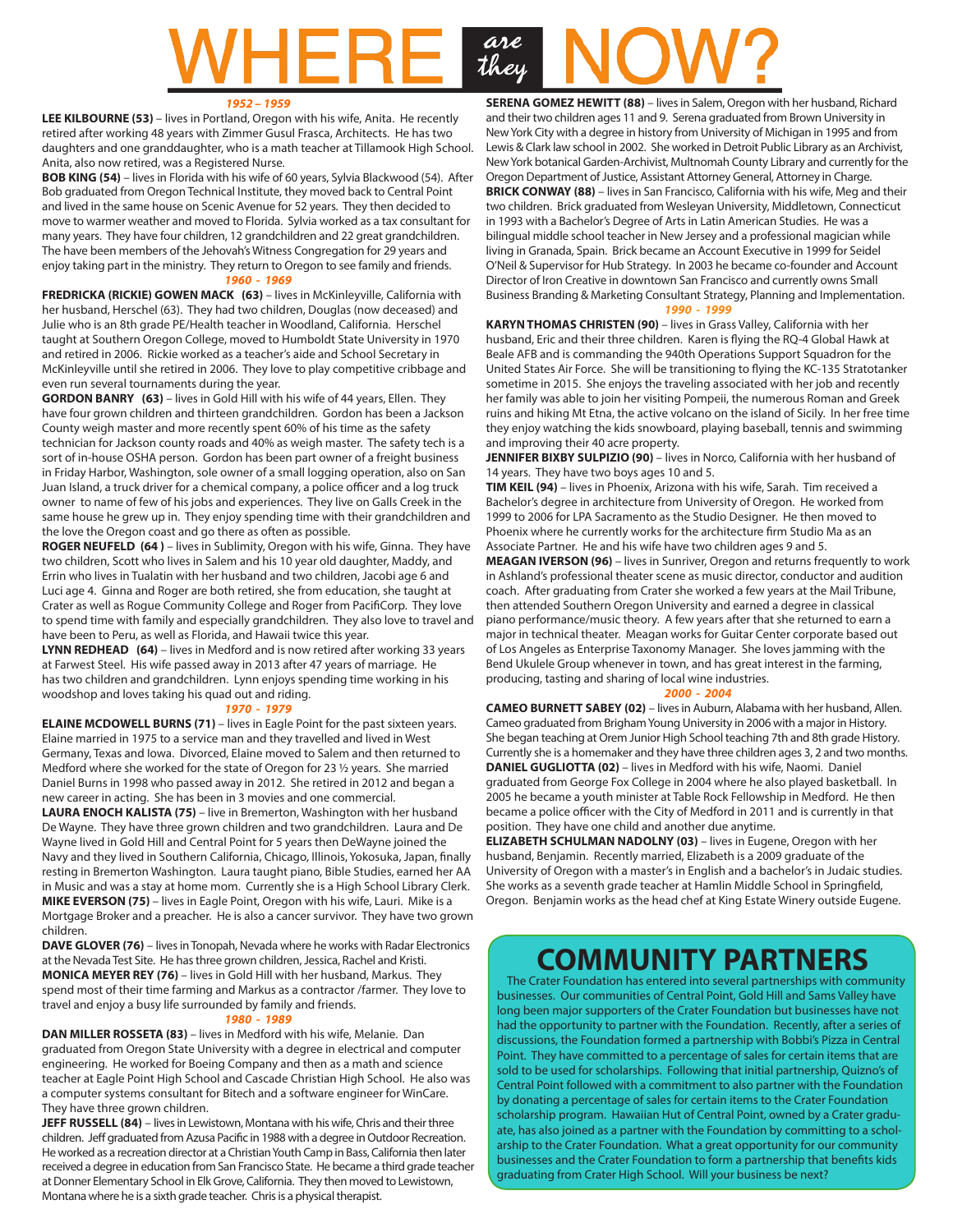

Once again it is the time of year that we write and mail our fall Newsletter. It now has been 22 years since the inception of the Crater Foundation and this is our 57th edition of the Alumni Newsletter. Many things have occurred in the past 22 years, too many to mention. However I'm going to attempt to highlight some of the more significant events and/or accomplishments during that time.

 Of course the entire technological world has changed all of us and has had significant effects on the Crater Foundation in our ways of communication, marketing what we do and our ways of interacting with the entire world. Our web site is read by people, many alumni, all over the world. Who could have imagined 22 years ago that we would be able to communicate all over the world when we didn't even know what a web site was? The ability for people to donate to their favorite charity or cause through the use of technology has changed how the Foundation operates and has forced us to move into the 21st century along with the rest of the world.

 The accomplishment of the Crater Foundation is overwhelming even to those of us that work with it on a daily basis. We now have awarded scholarship assistance to more than 3350 Crater High graduates, amounting to more than 3.1 million dollars. We have given in excess of 120 thousand dollars to our schools over the years to be used for human resources for needy students and for rewards to all students. We have provided more than 50 thousand dollars to our schools for special projects that could not be provided for through school district general fund budgets. We have partnered with the Central Point Rotary club and have given well over 50 thousand dollars in school supplies to District 6 kids. We have written and mailed 57 editions of the Alumni Newsletter to over 9000 alumni and have either featured or written about 1068 Crater High alumni. All of this in 22 years.

 What's next, you may ask? We believe we have established something that will continue to function and last for many years to come. We have worked extremely hard to assure that this is only the beginning and the Crater Foundation will only become bigger and better every year. We really are all about helping our young people in whom we believe so strongly. Our statement says "helping make dreams a reality" and that is what we are all about.

 To all of you who read this Newsletter and who support the Crater Foundation, "THANK YOU" so much for your continued support and your belief in young people.

## **Crater Foundation Information**

| Web Site:  | craterfoundation.district6.org           |
|------------|------------------------------------------|
| E-mail:    | craterfoundation@district6.org           |
| Facebook:  | http://www.facebook.com/craterfoundation |
| Telephone: | 541-494-6308                             |
|            |                                          |

Mailing address: Crater Foundation P.O. Box 5172 Central Point, OR 97502

# **Fall Athletic Results**

**5A-3 Midwestern League**



Once again, the Oregon Schools Athletic Association has reclassified schools for high school athletic competition. Crater is now in the Midwestern League, which is made up of Ashland, Churchill, Crater, Eagle Point, Marist, North Eugene

and Springfield.

 The football team competes in this conference with the exception of North Eugene as they have chosen to play an independent schedule. As the regular season came to an end Crater had a 3-6 record finishing 5th in the conference and failed to qualify for a state playoff birth for the first time in 9 years.

 The Crater volleyball team playing all Midwestern opponents, finished the season as Midwestern Conference champions. This is the first Crater High volleyball conference championship since 1985 as they finished the regular season with a 18 -3 record. They defeated Wilsonville in a state playoff game and will be playing in the 8 team state tournament on November 7 & 8 in Portland.

 The Crater boys and girls soccer teams are also playing all opponents in the Midwestern League. The boys finished the season with a 2-11 record and failed to make the state playoffs. The girls soccer team finished the season with a 4-8-1 record, qualified for the state playoffs and defeated Lebanon to advance to the final 16 state playoff bracket.

 The Crater boys and girls cross country teams are also in the Midwestern League. The boys finished the season placing 1st in the conference and qualified the team for the state meet while the Comet girls finished 2nd in the conference and also qualified the team for the state meet. The boys team finished 2nd at the state meet and the girls team finished 10th.

### **IMPORTANCE OF E-MAIL ADDRESSES**

 Email addresses and Facebook addresses have become increasingly important in this ever changing world of electronic communication. Many people, as we all know, communicate exclusively through the use of technology. That creates difficulties for organizations such as the Crater Foundation whose purpose is to keep Crater Alumni and other interested parties informed about Crater High School, its graduates and its future graduates. Our Alumni Newsletter reaches nearly 9000 alumni. However, we're concerned about more recent graduates that do not communicate through mailing. We've been unable to acquire mailing addresses from graduating classes since 2000.

 With that being said, we are making a strong push to acquire as many email/facebook addresses as possible. We presently have about 1800 e-mails that are current, but leaving 7000 that we do not have. We are appealing to all Alumni to send us their e-mail addresses so that we can ultimately move toward the 21st century. We have no plans to stop printing and mailing Newsletters as we've done for the past 20 years. However we would like to begin sending Newsletters as well as other pertinent information by the use of e-mails. The benefits are a reduction in our printing and mailing costs and will allow us to do a better job of keeping Alumni up to date and better informed.

 Thanks in advance for sending us your current e-mail to craterfoundation@district6.org. Please include your name and graduating year. You can be assured that all e-mail addresses as well as mailing addresses are confidential to us and will never be shared with other people or organizations.